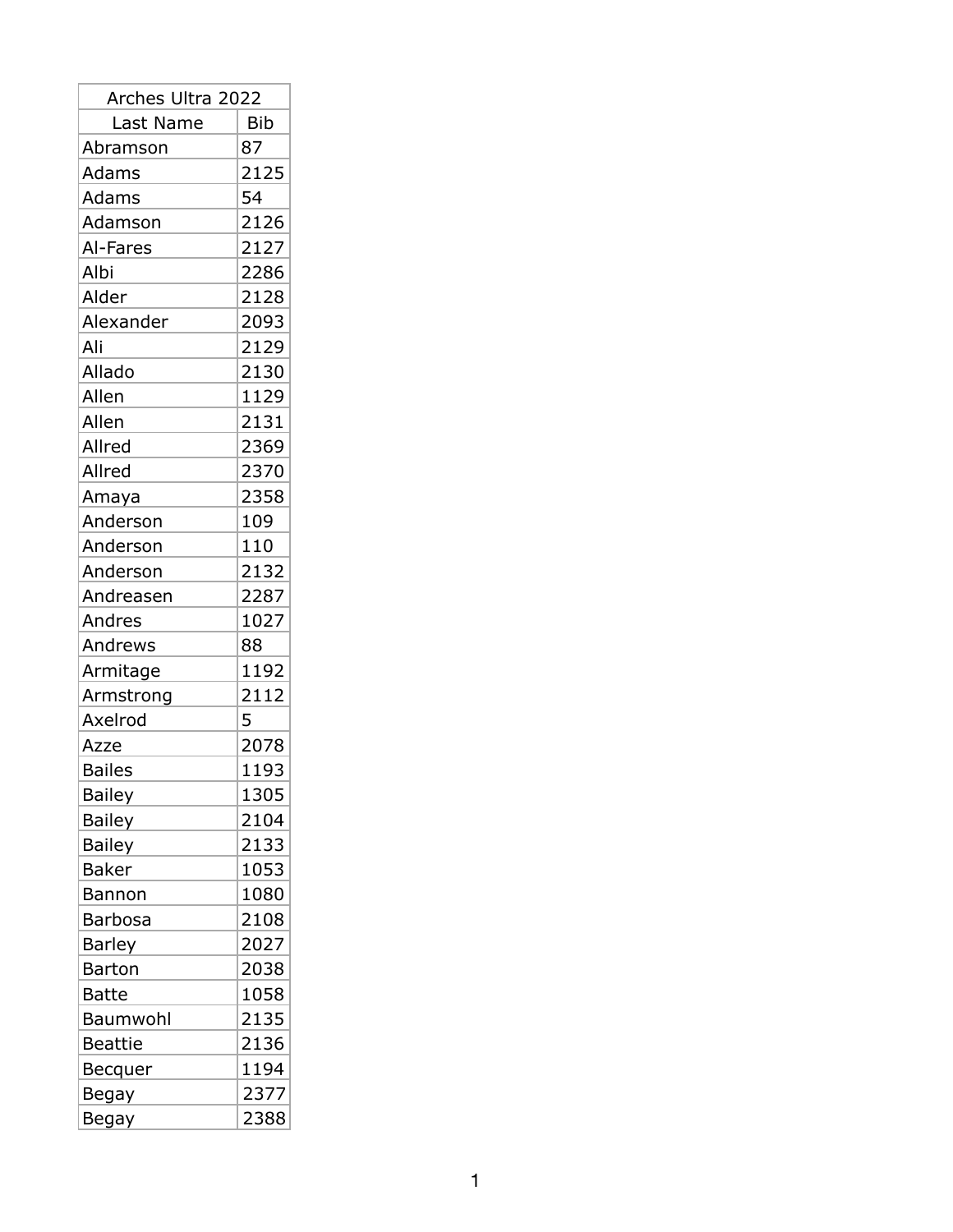| <b>Beirne</b>     | 1195 |
|-------------------|------|
| Benally           | 2113 |
| Bendixen          | 1273 |
| Bendt             | 111  |
| <b>Bennett</b>    | 2288 |
| Benson            | 2137 |
| <b>Beranek</b>    | 1050 |
| Berezowsky        | 1081 |
| Bergman           | 2289 |
| Bergner           | 1130 |
| Berndt            | 18   |
| Bertoch           | 1135 |
| <b>Binette</b>    | 1196 |
| Bingham           | 2138 |
| <b>Birch</b>      | 2120 |
| <b>Bishop</b>     | 2028 |
| Blanchard         | 2139 |
| <b>Bly</b>        | 112  |
| <b>Bock</b>       | 1197 |
| Boettcher         | 2003 |
| <b>Bohrer</b>     | 1198 |
| <b>Bolding</b>    | 1166 |
| Bon               | 82   |
| Bond              | 1173 |
| <b>Boston</b>     | 2290 |
| <b>Bourgois</b>   | 2014 |
| Bove              | 1002 |
| <b>Bozich</b>     | 1274 |
| <b>Brammer</b>    | 1275 |
| <b>Brandes</b>    | 113  |
| <b>Branson</b>    | 1175 |
| <b>Brantley</b>   | 1199 |
| <b>Brauch</b>     | 2291 |
| <b>Braun</b>      | 1118 |
| <b>Brewis</b>     | 2030 |
| <b>Brillante</b>  | 1200 |
| <b>Briscoe</b>    | 2121 |
| <b>Brown</b>      | 2141 |
| <b>Brown</b>      | 2292 |
| <b>Brown</b>      | 2371 |
| <b>Brown</b>      | 2372 |
| <b>Brownfield</b> | 1029 |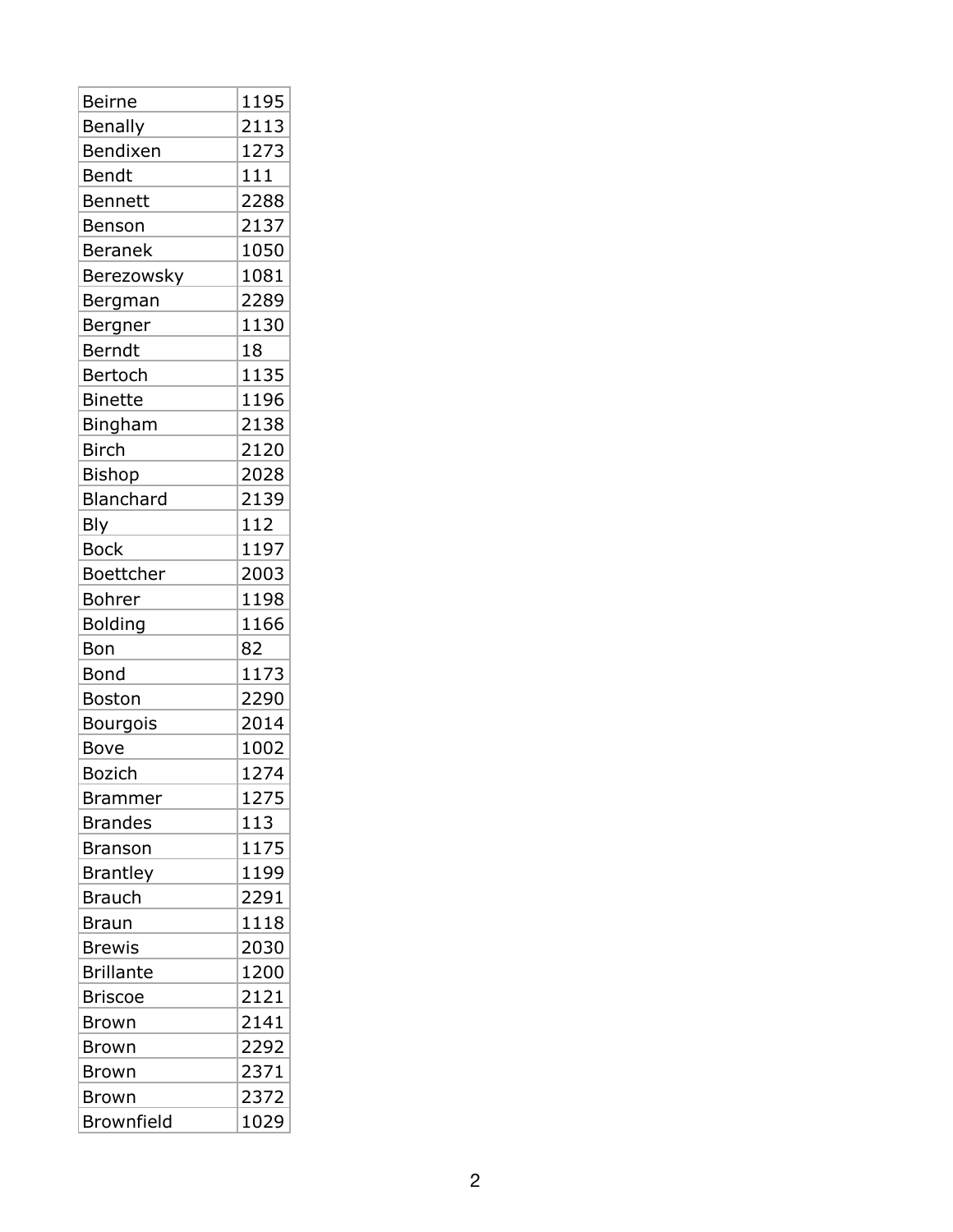| <b>Bryant</b> | 2142 |
|---------------|------|
| <b>Bryant</b> | 2143 |
| <b>Bryant</b> | 2144 |
| <b>Burney</b> | 1006 |
| <b>Burton</b> | 2145 |
| <b>Butler</b> | 2146 |
| Caldwell      | 2147 |
| Calhoun       | 2148 |
| Campbell      | 2026 |
| Campbell      | 2056 |
| Campbell      | 65   |
| Cantwell      | 1040 |
| Cantwell      | 2047 |
| Caracciolo    | 49   |
| Carballo      | 1174 |
| Carey         | 2293 |
| Carson        | 31   |
| Carter        | 1060 |
| Carter        | 114  |
| Carter        | 2149 |
| Casper        | 2150 |
| Castelli      | 2151 |
| Catmull       | 2058 |
| Cedillo       | 1132 |
| Cenci         | 2042 |
| Certa         | 21   |
| Chacon        | 2152 |
| Chapiro       | 27   |
| Chenoweth     | 2294 |
| Childress     | 2153 |
| Chism         | 2007 |
| Chism         | 2013 |
| Choice-Tapia  | 2154 |
| Christensen   | 2155 |
| Christensen   | 2156 |
| Christiansen  | 1007 |
| Cicchinelli   | 57   |
| Cimino        | 2295 |
| Clark         | 1190 |
| Coffman       | 1149 |
| Colbert       | 81   |
| Coli          | 2065 |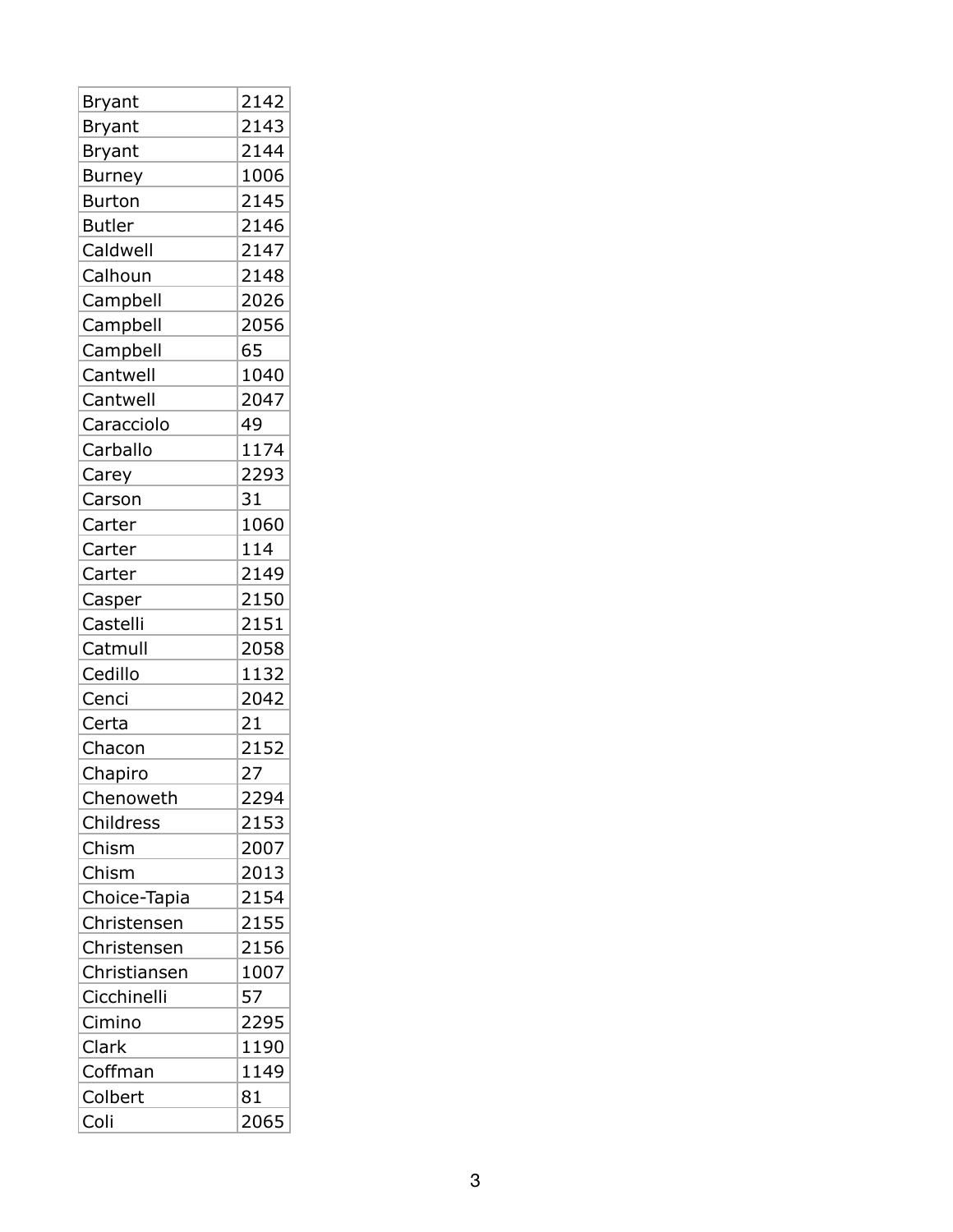| Collin        | 2355 |
|---------------|------|
| Comas-Altland | 2157 |
| Conaway       | 2091 |
| Cook          | 1201 |
| Copeland      | 1072 |
| Corbitt       | 1202 |
| Cordner       | 2296 |
| Cortez        | 2100 |
| Courtney      | 1203 |
| Covington     | 67   |
| Cox           | 2068 |
| Cravins       | 2087 |
| Crespo        | 2297 |
| Critchfield   | 2367 |
| Crofts        | 2298 |
| Crystal       | 2101 |
| Cullen        | 1047 |
| Cummins       | 1181 |
| Dahlstrom     | 2299 |
| Dahud         | 1160 |
| Daniels       | 1205 |
| Darios        | 1021 |
| Davies        | 44   |
| Davis         | 2158 |
| Decew         | 2300 |
| Deem          | 1206 |
| Deem          | 79   |
| Dehoyos       | 1088 |
| Delcher       | 1083 |
| Delucchi      | 1207 |
| Delucchi      | 1208 |
| Denny         | 2159 |
| Dentler       | 2160 |
| Dentler       | 2161 |
| Des Prez      | 1024 |
| Dickson       | 1101 |
| Dina          | 1045 |
| Direzza       | 1185 |
| Dominik       | 53   |
| Donaghy       | 1209 |
| Donovan       | 2357 |
| Duncan        | 2005 |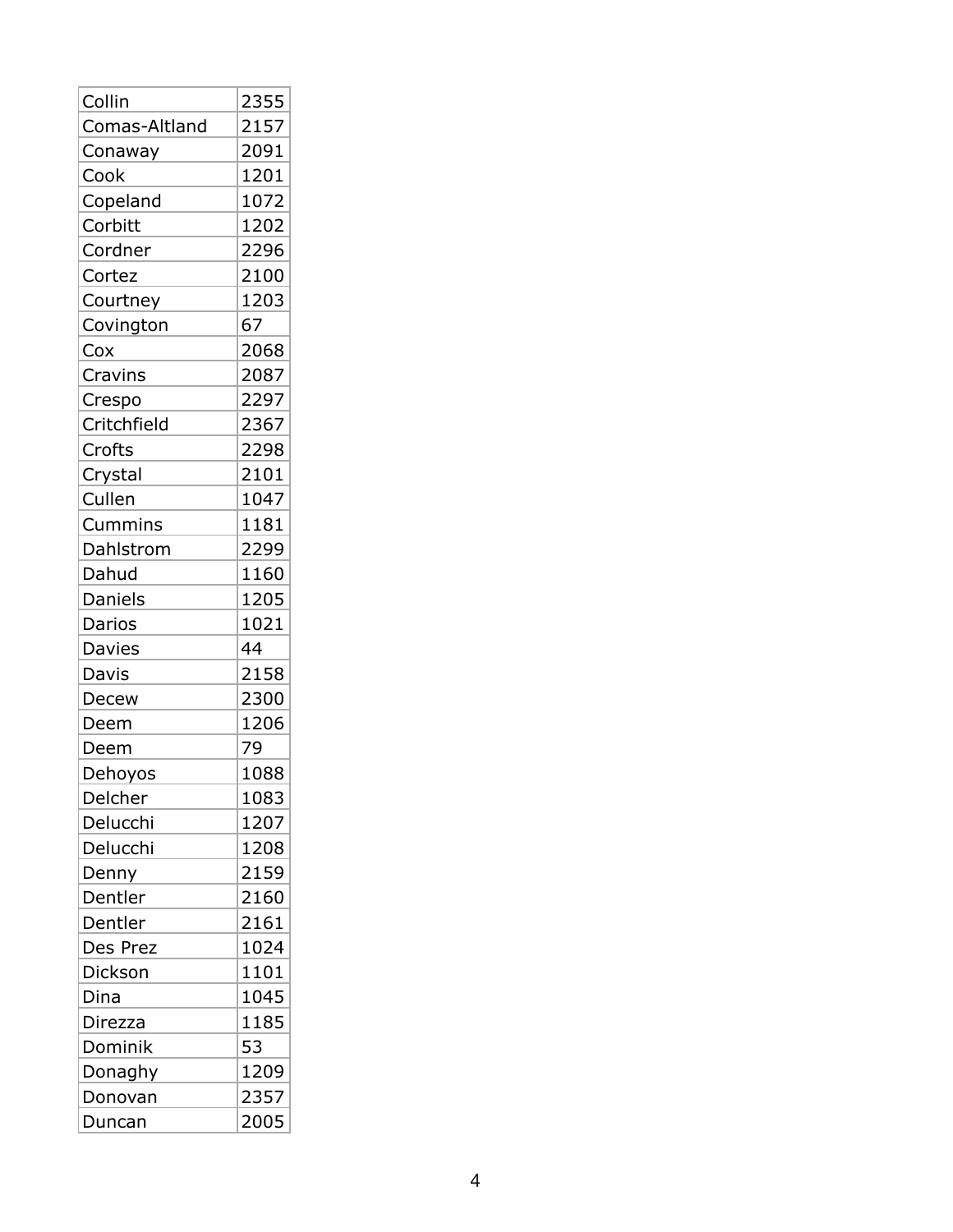| Dunleavy        | 2029 |
|-----------------|------|
| Duplechain      | 1210 |
| Duran           | 1157 |
| Durney          | 2012 |
| <b>E</b> Cantin | 2162 |
| Eberly          | 2301 |
| Edgar           | 2163 |
| Edwards         | 1068 |
| Egger           | 2373 |
| <b>Ellis</b>    | 9    |
| Epps            | 2164 |
| Esplin          | 2165 |
| Etsitty         | 2302 |
| Evans           | 1212 |
| Evans           | 2303 |
| Everette        | 1038 |
| Fair            | 1276 |
| Faist           | 2050 |
| Falconer        | 2385 |
| Falconer        | 115  |
| Fanos           | 1090 |
| Farmer          | 2166 |
| Farrell         | 25   |
| Fawley          | 1165 |
| Ferguson        | 1180 |
| Fernandez       | 1304 |
| Ferrer          | 1277 |
| Fields          | 1213 |
| Fish            | 1112 |
| Fishbein        | 2167 |
| Fisher          | 2168 |
| Fisher          | 2169 |
| Florio          | 1120 |
| Floyd           | 2046 |
| Forbes          | 2304 |
| Foster          | 1041 |
| Foster          | 1278 |
| Franchitto      | 1279 |
| Francis         | 2374 |
| Frankenburg     | 89   |
| Freeeman        | 2305 |
| Freeman         | 1214 |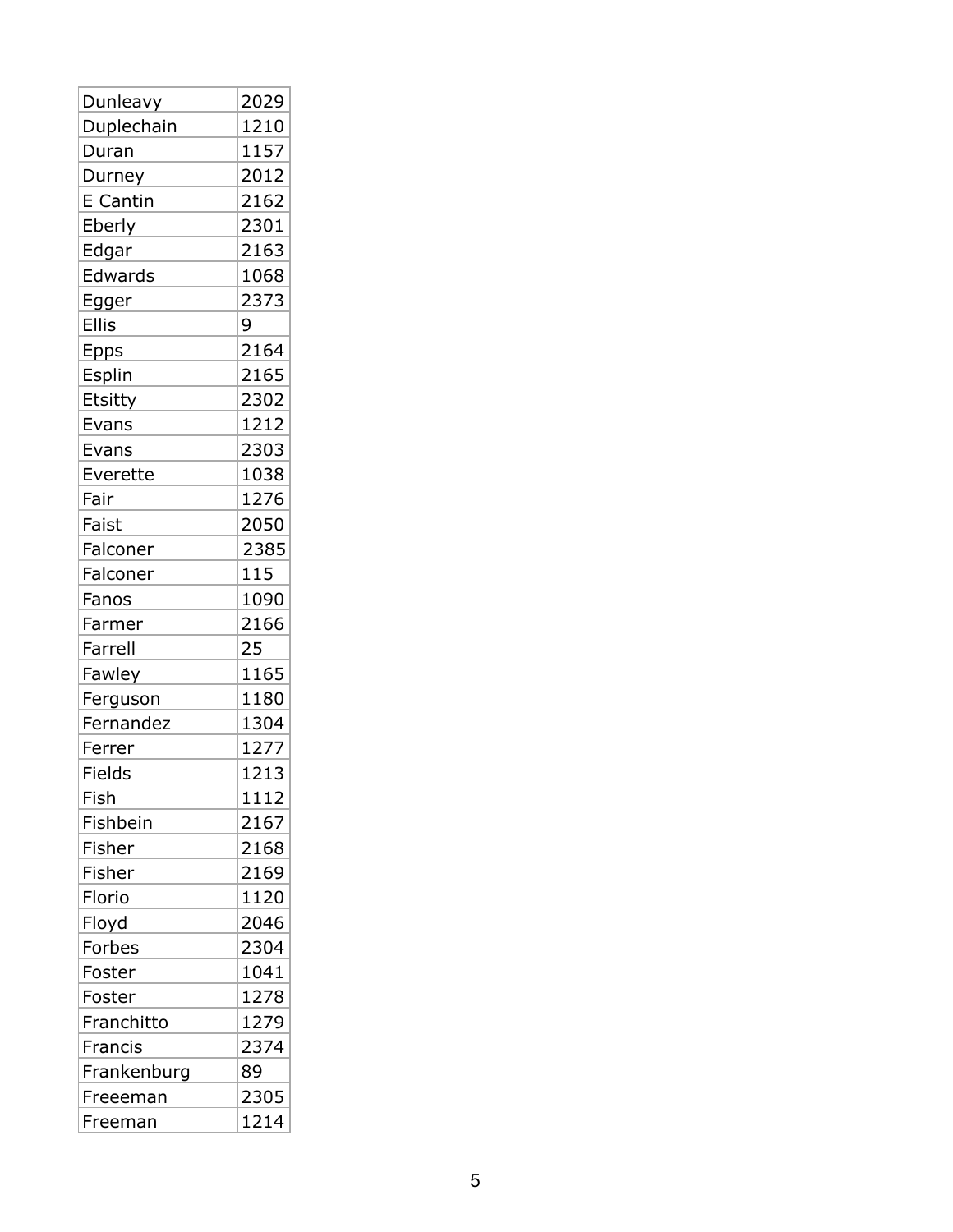| Frey      | 1215 |
|-----------|------|
| Frey      | 1216 |
| Funke     | 2170 |
| Gallagher | 1114 |
| Gallagher | 1217 |
| Gallagher | 2171 |
| Gallegos  | 1019 |
| Garcia    | 2306 |
| Garcia    | 70   |
| Garcia    | 90   |
| Gardner   | 2099 |
| Garnenez  | 2375 |
| Garrison  | 1280 |
| Garrity   | 2172 |
| Gatten    | 1096 |
| Gazipura  | 91   |
| Gehl      | 1071 |
| Germer    | 2048 |
| Gettis    | 2368 |
| Geurts    | 2173 |
| Ghent     | 2174 |
| Gibbs     | 2359 |
| Gibbs     | 2361 |
| Gilbert   | 2175 |
| Gilman    | 2176 |
| Glenn     | 1105 |
| Glenn     | 2177 |
| Golden    | 1075 |
| Gomez     | 1220 |
| Gonzalez  | 83   |
| Goodwin   | 1039 |
| Goodwin   | 1127 |
| Goodwin   | 2052 |
| Goodworth | 1091 |
| Gore      | 2019 |
| Gray      | 24   |
| Green     | 1169 |
| Green     | 3083 |
| Griffin   | 2015 |
| Grote     | 2178 |
| Grube     | 2179 |
| Grudziak  | 10   |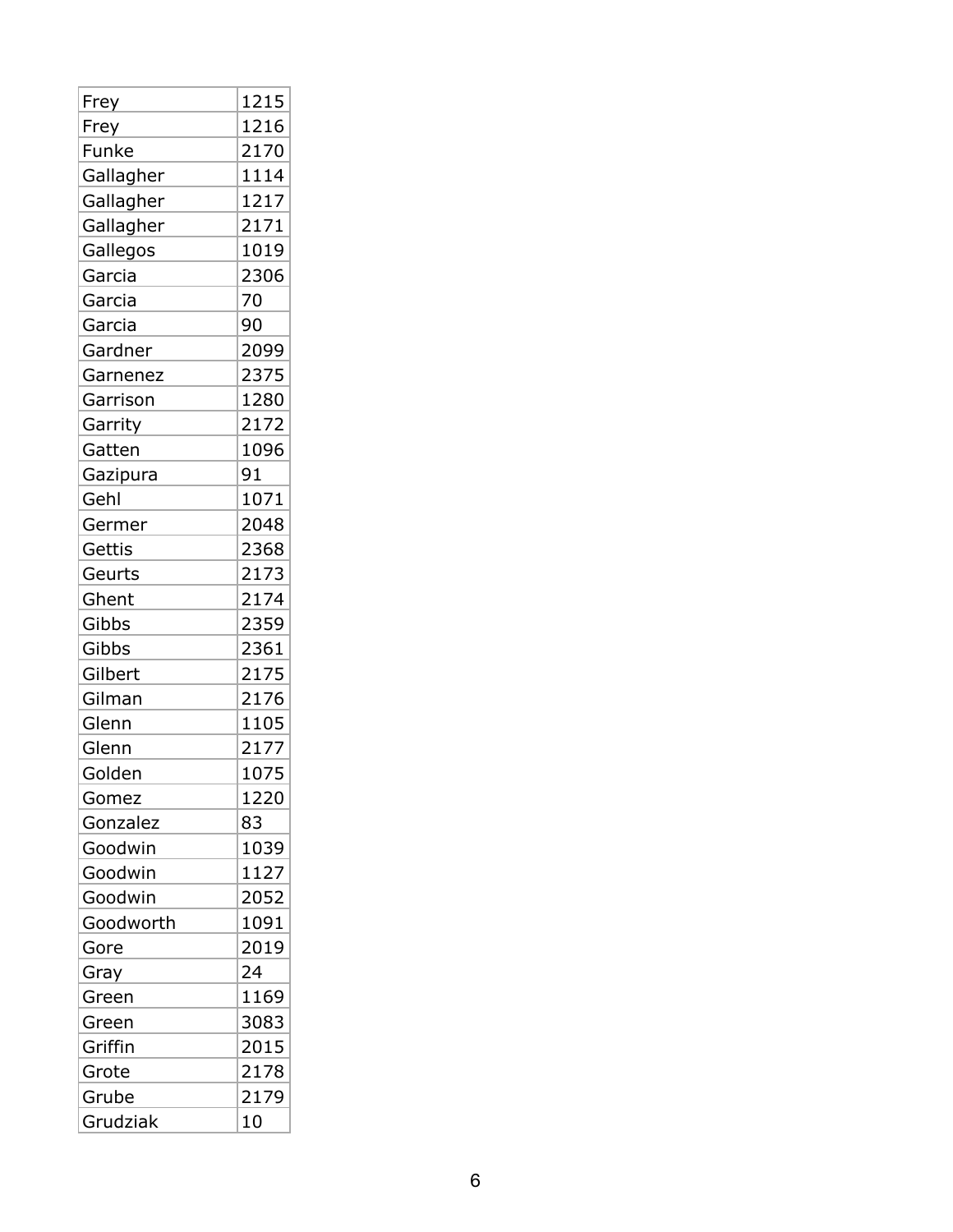| Guener          | 1222 |
|-----------------|------|
| Gunsberg        | 1161 |
| Gunsberg        | 1223 |
| Gwin            | 2021 |
| Gwynette        | 2034 |
| <b>Hales</b>    | 34   |
| Hall            | 2307 |
| Hall            | 2308 |
| Hall            | 2376 |
| Halter          | 2181 |
| Hamblin         | 2097 |
| Hamilton        | 2366 |
| Handy           | 2309 |
| Hansen          | 1143 |
| Hansen          | 2031 |
| Harmon          | 1128 |
| Harrast         | 1281 |
| Harrast         | 1282 |
| Harrell         | 2072 |
| Hart            | 2081 |
| Hart            | 2122 |
| Hart            | 2377 |
| Harton          | 1059 |
| Heap            | 28   |
| Heffron         | 2041 |
| Helgren         | 2310 |
| Hellings        | 1035 |
| Henderson       | 1025 |
| Henderson       | 2111 |
| Henderson       | 2184 |
| Henderson       | 2311 |
| Henderson-Veath | 1048 |
| Hennessy        | 2073 |
| Henry           | 1227 |
| Henry           | 2185 |
| Herman          | 2312 |
| Hernandez       | 2186 |
| Herrera         | 71   |
| Hickenlooper    | 1119 |
| Hildebrand      | 2001 |
| Hill            | 78   |
| Hinshaw         | 2188 |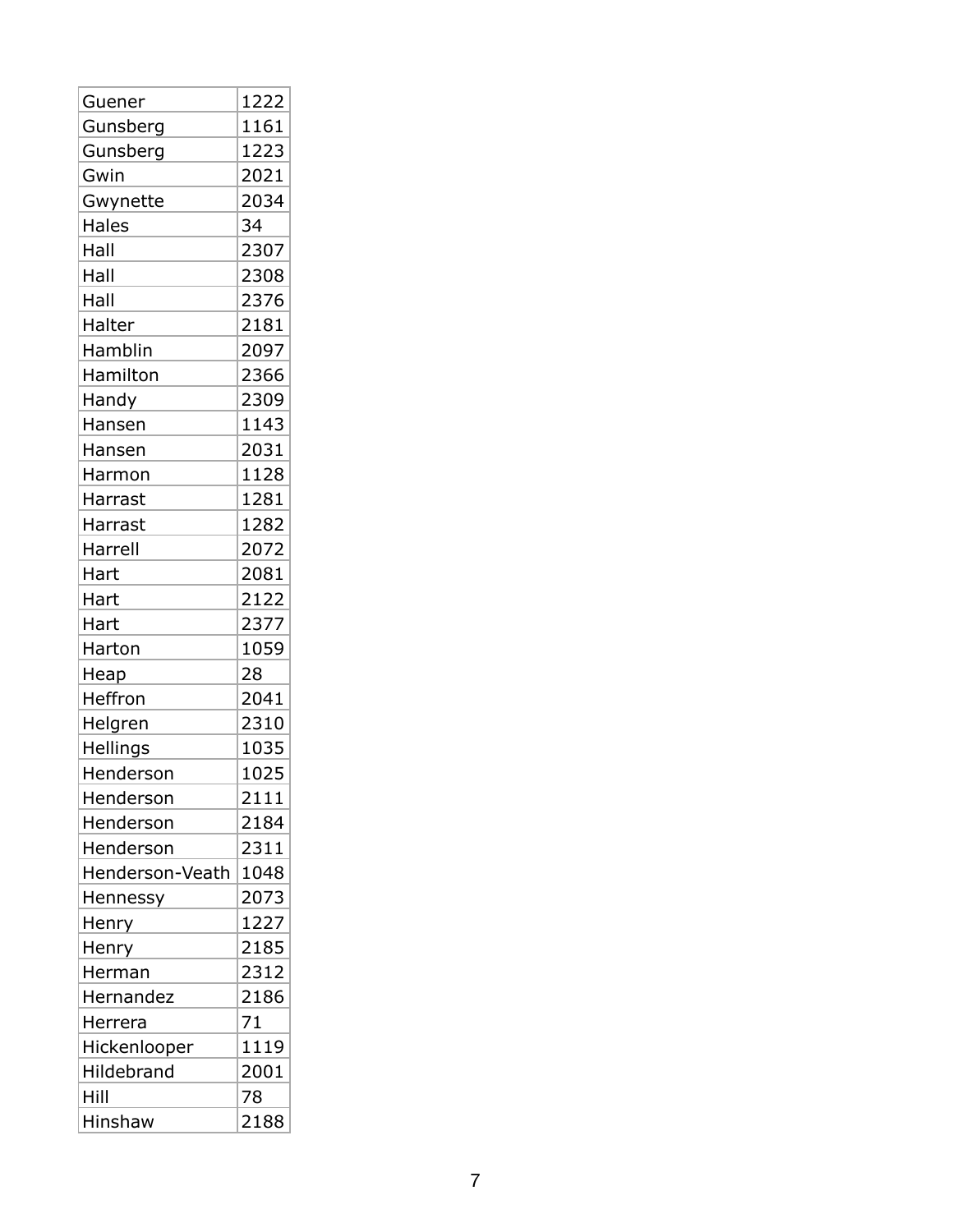| Hintz            | 1055 |
|------------------|------|
| Hobbs            | 2313 |
| Hock             | 2353 |
| Hoffman          | 92   |
| Hofmann          | 2314 |
| Holbrook         | 1283 |
| Holladay         | 2189 |
| Hollman          | 1228 |
| Holmes           | 1229 |
| Holt             | 1230 |
| Hood             | 2016 |
| Hoole            | 1074 |
| Hoopes           | 2107 |
| Hoopes           | 2116 |
| Hope             | 93   |
| <b>Hopkins</b>   | 2190 |
| Horvey           | 2024 |
| Hotard           | 2191 |
| House            | 2315 |
| Howell           | 11   |
| Howell           | 2061 |
| Howell           | 2192 |
| Howton           | 116  |
| Huss             | 1052 |
| Inzunza          | 2316 |
| Jackson          | 1148 |
| Jacobson         | 1187 |
| Jacobson         | 2194 |
| James            | 129  |
| James            | 2317 |
| Jarman           | 1142 |
| <b>Jasins</b>    | 1284 |
| <b>Jefferies</b> | 2195 |
| <b>Jenkins</b>   | 2196 |
| Jennings         | 1182 |
| Jensen           | 1312 |
| Jensen           | 2069 |
| Jeppson          | 2364 |
| Jessup           | 2197 |
| Joe              | 1144 |
| Johnson          | 2318 |
| Johnston         | 94   |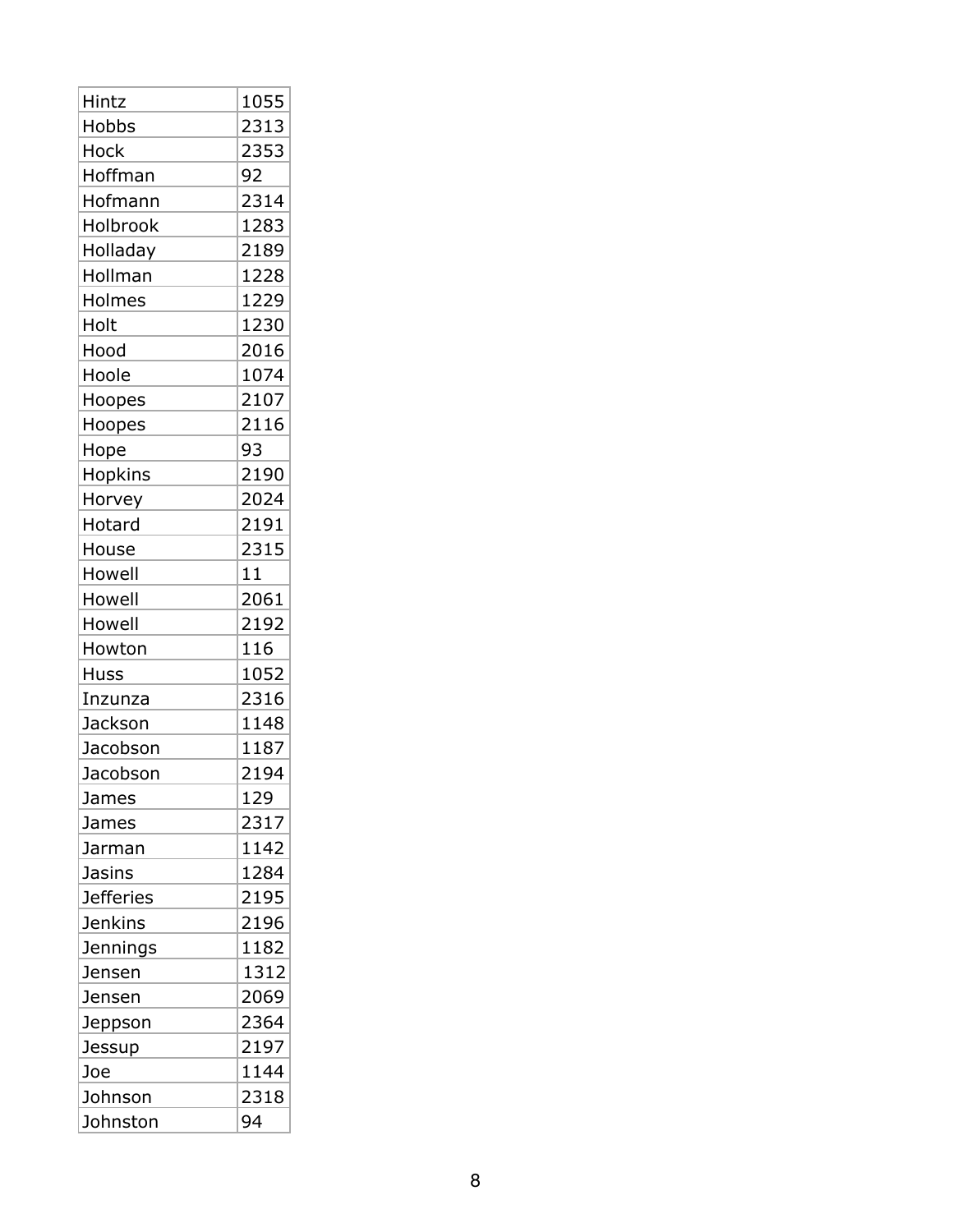| Jones         | 1028 |
|---------------|------|
| Jones         | 1104 |
| Jones         | 1231 |
| Jones         | 2025 |
| Jones         | 2356 |
| Jordan        | 2198 |
| Joshi         | 1124 |
| Joyce         | 2199 |
| Juergens      | 2200 |
| Kalia         | 1191 |
| Kamm          | 2079 |
| Kammin        | 117  |
| Kamphuis      | 3    |
| Karvonen      | 2378 |
| Kasten        | 2201 |
| Keefe         | 2202 |
| Keith         | 1285 |
| Keleher       | 1232 |
| Kennedy       | 1087 |
| Kessler       | 2067 |
| Kiley         | 2036 |
| King          | 1077 |
| King          | 2203 |
| Kinkade       | 1233 |
| Kligman       | 1005 |
| <b>Klock</b>  | 2204 |
| Knott         | 2119 |
| Knudsen       | 2205 |
| Knutson       | 47   |
| Kosmicki      | 2206 |
| Kotoski       | 1163 |
| Kotula        | 150  |
| Koziol        | 1136 |
| Krasznekewicz | 1009 |
| Krueger       | 1    |
| Krygowski     | 1286 |
| Kunkel        | 3045 |
| Kutsch        | 60   |
| Ladoulis      | 2207 |
| LaFave        | 2208 |
| Laico         | 2209 |
| Lamb          | 2365 |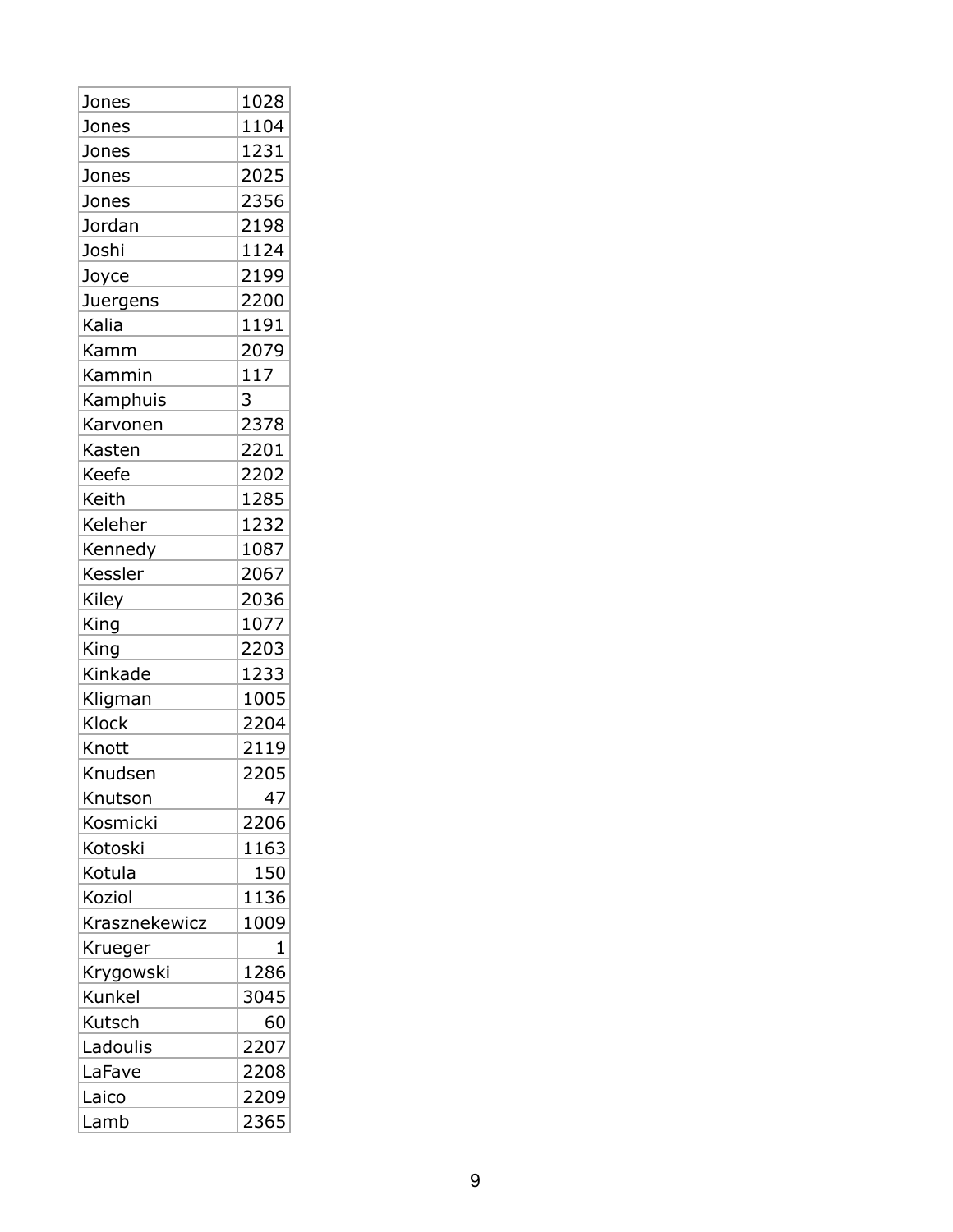| Lambert    | 2211 |  |
|------------|------|--|
| Lamond     | 1103 |  |
| Langford   | 1234 |  |
| Lankow     | 2212 |  |
| Larson     | 1235 |  |
| Lavrack    | 1031 |  |
| Lavrack    | 1102 |  |
| Lawhon     | 1033 |  |
| Le         | 59   |  |
| Leach      | 2213 |  |
| Leavitt    | 1236 |  |
| Leavitt    | 1237 |  |
| Lee        | 77   |  |
| Leneveu    | 1062 |  |
| Lenhard    | 2319 |  |
| Lepikhina  | 1076 |  |
| Lewis      | 2098 |  |
| Lg         | 119  |  |
| Liebmann   | 2214 |  |
| Liebner    | 2215 |  |
| Linder     | 1099 |  |
| Lingbloom  | 130  |  |
| Lipton     | 1238 |  |
| Loeffler   | 1011 |  |
| Longinotti | 1309 |  |
| Longinotti | 2379 |  |
| Loukusa    | 2216 |  |
| Loveless   | 2089 |  |
| Loveless   | 2217 |  |
| Lowber     | 2218 |  |
| Lowery     | 1049 |  |
| Lucas      | 1054 |  |
| Lutes      | 1133 |  |
| Lyman      | 58   |  |
| Lyman      | 2386 |  |
| Macdonald  | 1287 |  |
| Macdonald  | 1288 |  |
| Madsen     | 2219 |  |
| Maher      | 16   |  |
| Malouff    | 2220 |  |
| Mancino    | 40   |  |
| Manuel     | 1154 |  |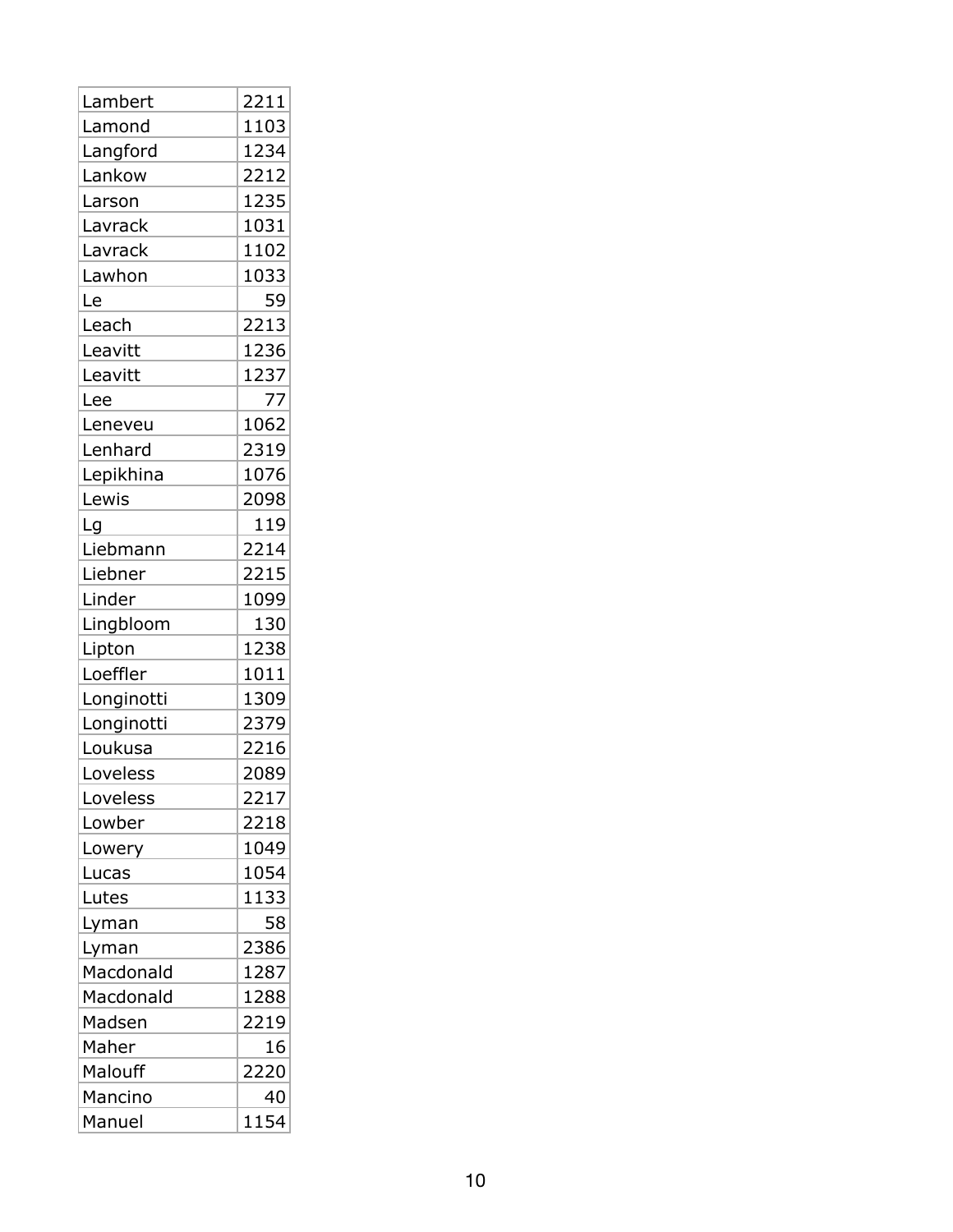| Manupello       | 2320 |
|-----------------|------|
| Maraney         | 1034 |
| Marboy          | 2321 |
| Mark            | 1241 |
| Martinez        | 2221 |
| Massa           | 2322 |
| Matchett        | 2323 |
| Matern          | 120  |
| Maul            | 1189 |
| Maysonave       | 2222 |
| McCollum        | 1078 |
| McConnel        | 39   |
| McConnel        | 2055 |
| McCurdy         | 2223 |
| McGowan         | 1051 |
| McGrady         | 1242 |
| <b>McGraw</b>   | 1289 |
| McHeyser        | 1137 |
| McKee           | 1162 |
| <b>McKinley</b> | 2011 |
| McLeod          | 1243 |
| McMonagle       | 1290 |
| <b>McNeil</b>   | 2037 |
| Meinerz         | 1026 |
| Meloon          | 2224 |
| Melton          | 2225 |
| Merolillo       | 1004 |
| Metzger         | 4    |
| Miah            | 121  |
| Michael         | 2022 |
| Michod          | 2226 |
| Mickler         | 1244 |
| Miller          | 1245 |
| Miller          | 2380 |
| Mirda           | 1167 |
| Molinaro        | 1246 |
| Montgomery      | 2228 |
| Moore           | 2229 |
| Morris          | 2231 |
| Morrison        | 2002 |
| Morton          | 2053 |
| Mulnick         | 1065 |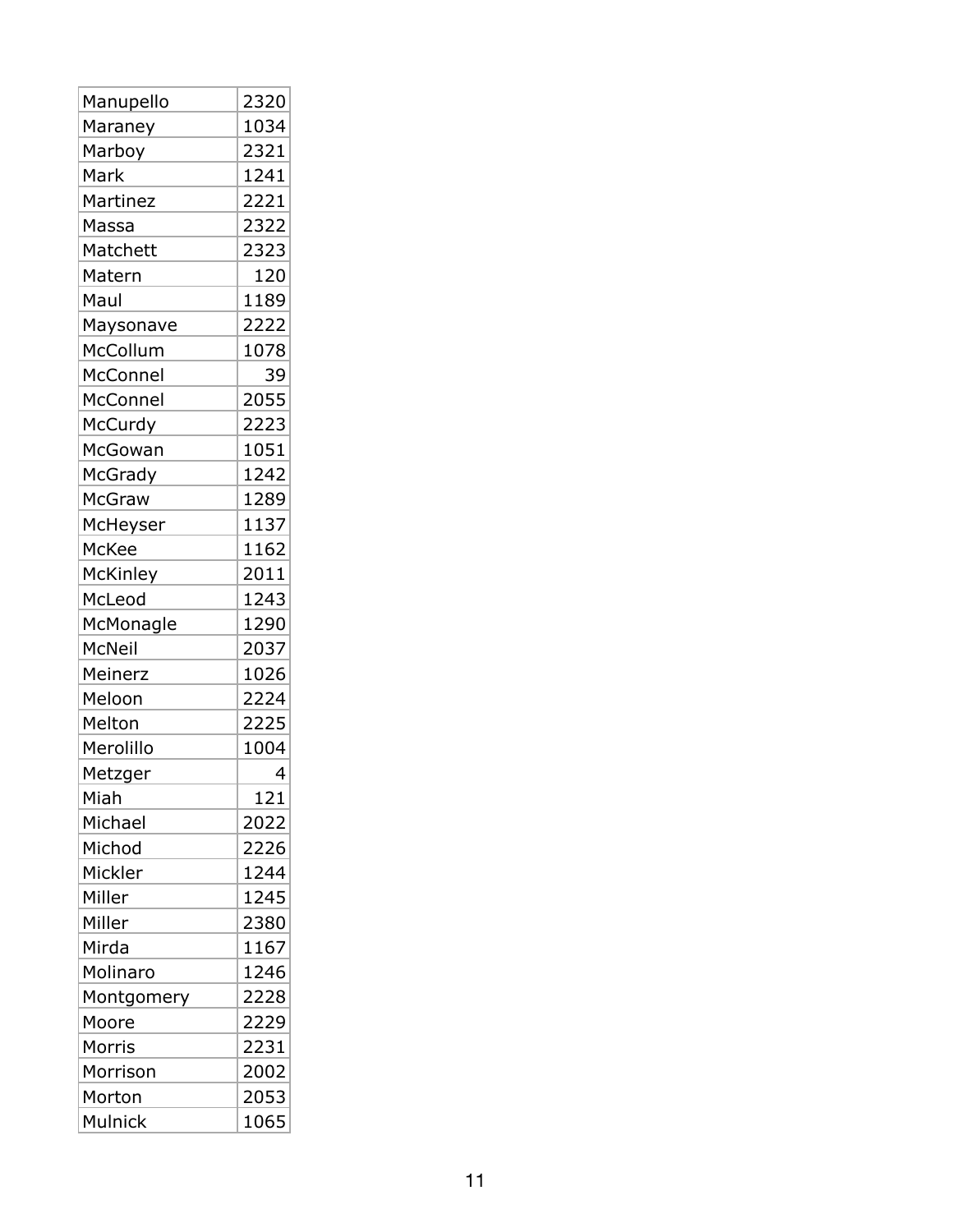| Munsey          | 122  |
|-----------------|------|
| Munsil          | 1085 |
| Murphy          | 36   |
| <b>Murphy</b>   | 1247 |
| Murtagh         | 2043 |
| Myers           | 95   |
| Myrberg         | 1291 |
| Nadeau          | 2324 |
| Nadeau          | 2325 |
| Nelson          | 1016 |
| Nelson          | 2074 |
| Neuffer         | 2232 |
| Ng              | 2233 |
| <b>Nictakis</b> | 64   |
| Nix             | 1249 |
| Nixon           | 1121 |
| <b>Nolte</b>    | 1159 |
| <b>Norris</b>   | 2234 |
| Norton          | 1018 |
| Nozykowski      | 2235 |
| O'Connor        | 96   |
| O'Connor        | 1141 |
| O'Malley        | 1015 |
| O'Shea          | 33   |
| Ohman           | 1306 |
| Olsen           | 1250 |
| Olson           | 98   |
| Olson           | 2023 |
| Olson           | 2236 |
| Olson           | 2237 |
| Olson-Hubbard   | 2238 |
| Olwin           | 1113 |
| Orr             | 123  |
| Ort             | 1176 |
| Orton           | 2083 |
| Osborn          | 1094 |
| Ottley          | 2326 |
| Oury            | 1095 |
| Owen            | 7    |
| Page            | 2239 |
| Paine           | 66   |
| Palmer          | 1251 |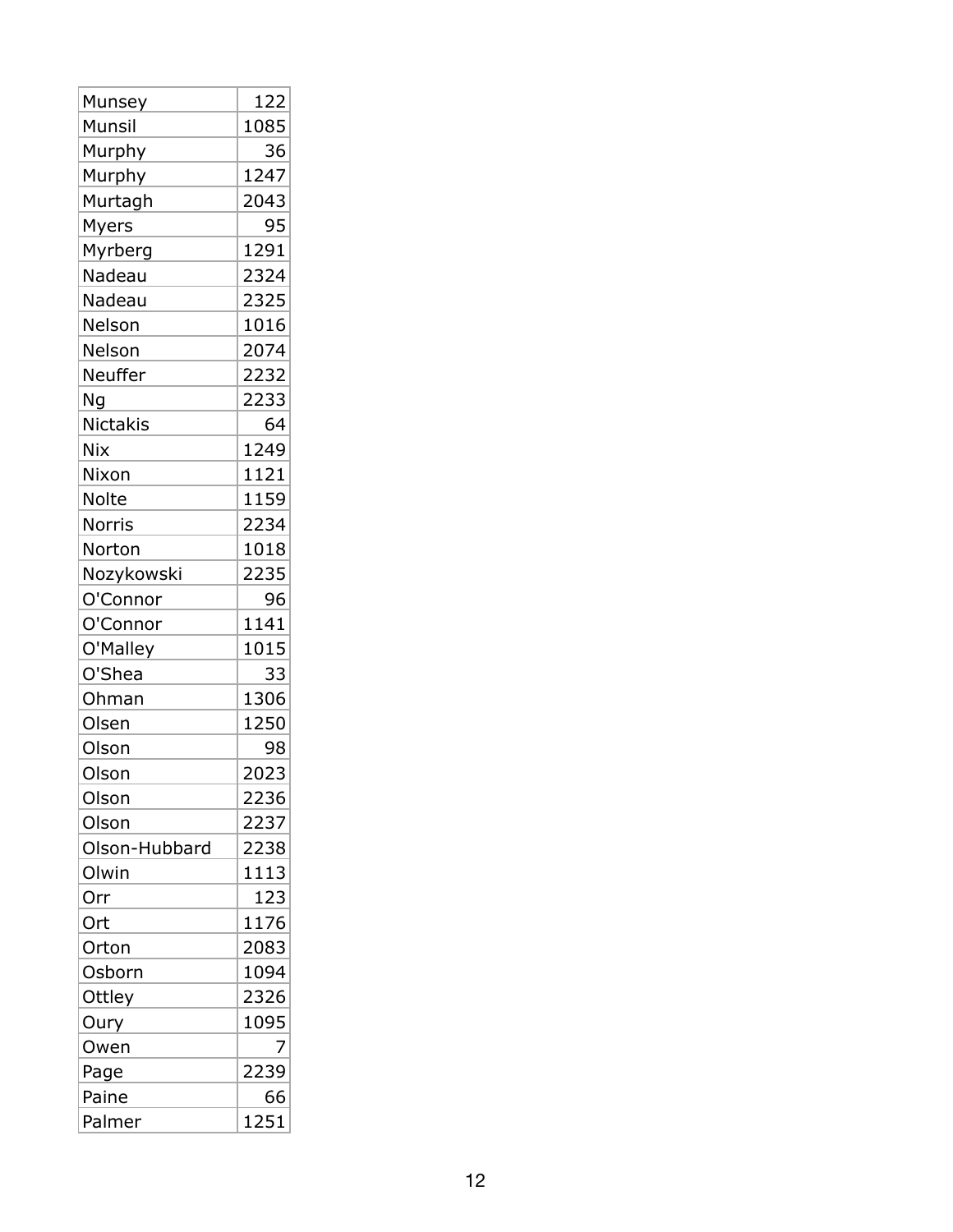| Parkinson | 99   |
|-----------|------|
| Parks     | 1067 |
| Parnell   | 2327 |
| Patino    | 2240 |
| Patrick   | 55   |
| Patrick   | 84   |
| Pattillo  | 22   |
| Paulekas  | 52   |
| Pearcy    | 2362 |
| Pereira   | 1253 |
| Perez     | 2328 |
| Perreault | 2329 |
| Peterson  | 2006 |
| Phillips  | 42   |
| Phillips  | 2381 |
| Pierson   | 2241 |
| Pilipovic | 2242 |
| Poehnelt  | 1030 |
| Polden    | 2095 |
| Polden    | 2106 |
| Polk      | 2124 |
| Poulos    | 1292 |
| Povey     | 2330 |
| Powell    | 61   |
| Powell    | 2008 |
| Pratt     | 1186 |
| Price     | 1179 |
| Priest    | 2331 |
| Priestley | 29   |
| Prins     | 1056 |
| Provart   | 1293 |
| Quinn     | 1254 |
| Quinn     | 2243 |
| Rafanan   | 1310 |
| Randall   | 72   |
| Rasmussen | 1117 |
| Reed      | 26   |
| Reed      | 100  |
| Reeder    | 2332 |
| Reger     | 2071 |
| Reid      | 1153 |
| Reinholt  | 1066 |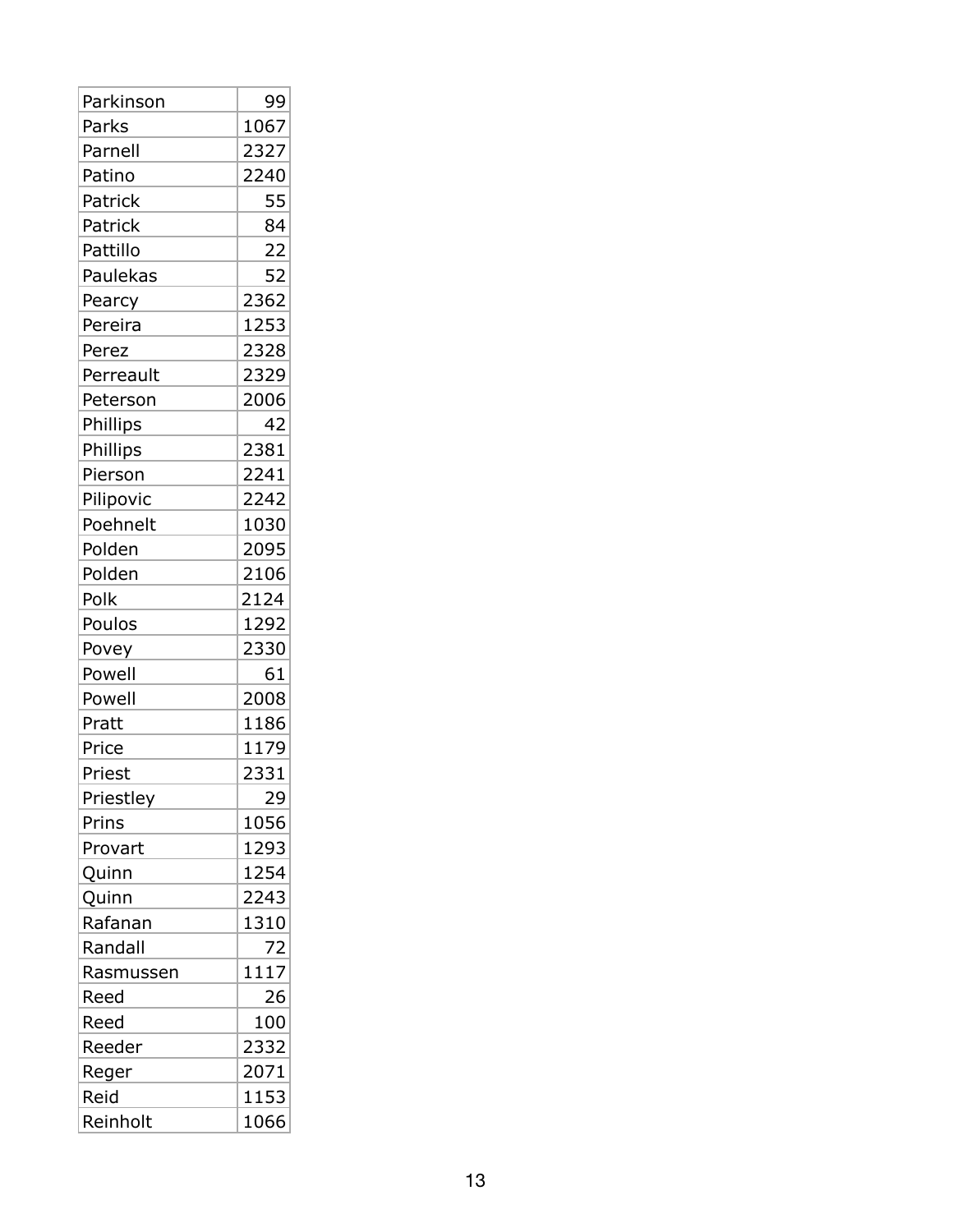| Rice           | 1311 |
|----------------|------|
| Richardson     | 2244 |
| Richardson     | 2245 |
| Richens        | 2333 |
| Rico           | 56   |
| Ridge          | 2334 |
| Rintamaki      | 2246 |
| Rippy          | 1255 |
| Robertson      | 2059 |
| Robertson      | 2080 |
| Robinson       | 37   |
| Robison        | 1106 |
| Robson         | 1023 |
| Romalia        | 1042 |
| Romer          | 2009 |
| Ronai-Durning  | 2123 |
| Root           | 2247 |
| Roth           | 2335 |
| Rouillard      | 1256 |
| Rue            | 1036 |
| Rue            | 1092 |
| Ryan           | 1122 |
| Samuelson      | 41   |
| <b>Sanders</b> | 73   |
| <b>Sanders</b> | 1086 |
| <b>Sanders</b> | 2354 |
| Sandoval       | 13   |
| Sandoval       | 19   |
| Sanford        | 2390 |
| Sayler         | 2336 |
| Scheel         | 1017 |
| Schlebecker    | 2337 |
| Schleicher     | 124  |
| Schneider      | 46   |
| Schoonover     | 2064 |
| Schuppe        | 2249 |
| Schwieder      | 35   |
| Scott          | 1158 |
| Scott          | 1257 |
| Scott          |      |
|                | 1302 |
| Scott          | 2010 |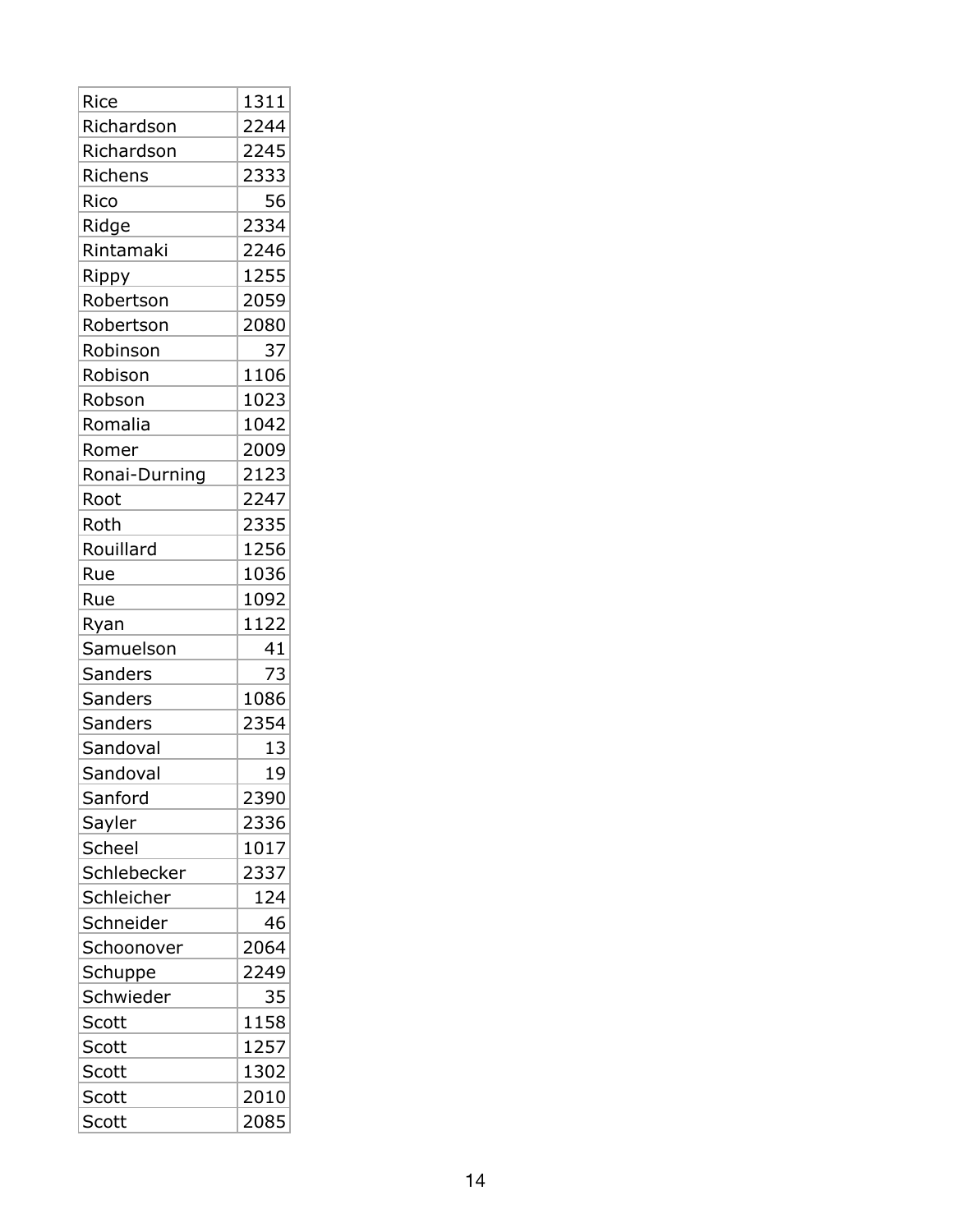| Scott            | 2250 |
|------------------|------|
| Sege             | 2077 |
| Seifert          | 1020 |
| Sestito          | 125  |
| Shafron          | 2360 |
| Sheetz-Willard   | 126  |
| Sheriff          | 2110 |
| Shewell          | 2338 |
| Shewell          | 2363 |
| Shiflett         | 1314 |
| Shingleton       | 1258 |
| Shoell           | 2251 |
| Shoell           | 2252 |
| Shue             | 2339 |
| Shulz            | 2082 |
| Silverman        | 2040 |
| Simon            | 2340 |
| Skeehan          | 2020 |
| Skibitsky        | 2033 |
| Skinner          | 2341 |
| Slobodow         | 2090 |
| Slobodow         | 2253 |
| Smalley          | 2254 |
| Smetana          | 2255 |
| Smith            | 1084 |
| Smith            | 1259 |
| Smith            | 1260 |
| Smith            | 1294 |
| Smith            | 2115 |
| Smith            | 2256 |
| Smith            | 2257 |
| Snelling         | 2258 |
| Sobol            | 2259 |
| Soeung           | 32   |
| Sorensen         | 2096 |
| Spalding         | 75   |
| Spalding         | 76   |
| Spalding         | 2261 |
| Spencer          | 1171 |
| Stagner          | 1063 |
| <b>Stallings</b> | 1303 |
| Stamper          | 1261 |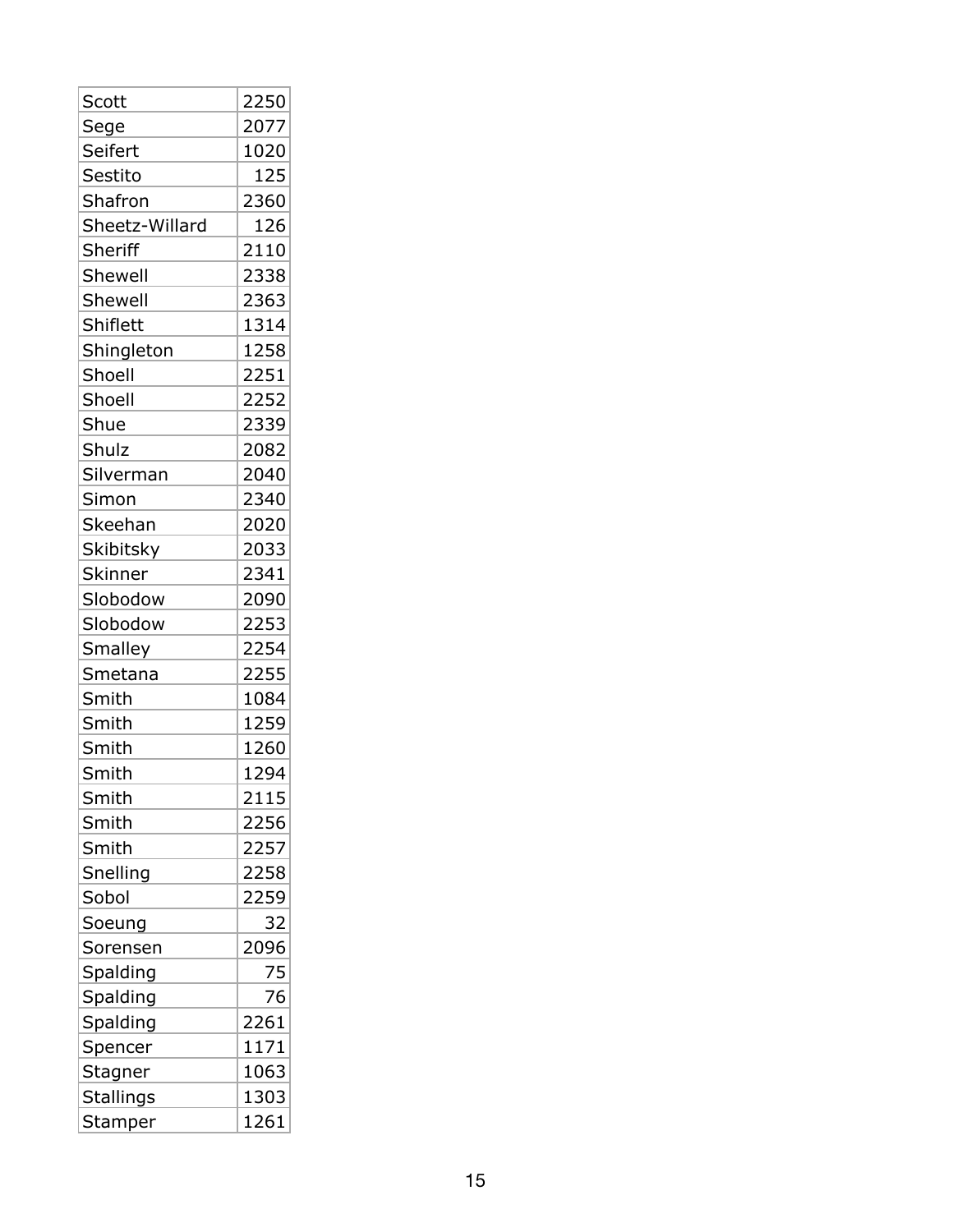| Standley        | 2004 |
|-----------------|------|
| <b>Starc</b>    | 2262 |
| Stash           | 1125 |
| Stash           | 1300 |
| <b>Stash</b>    | 2054 |
| Stash           | 2066 |
| Stash           | 2117 |
| <b>Steffen</b>  | 2263 |
| Stenhouse       | 2342 |
| Stephens        | 1295 |
| Stephens        | 2118 |
| Sterling        | 2264 |
| <b>Stevens</b>  | 1262 |
| <b>Stewart</b>  | 1177 |
| <b>Stewart</b>  | 1307 |
| <b>Stewart</b>  | 2265 |
| Stone           | 2266 |
| Stout           | 2094 |
| Strand          | 1070 |
| Strasbourg      | 50   |
| Strong          | 1079 |
| Sullivan        | 15   |
| Sullivan        | 2343 |
| Sullivan        | 2344 |
| Sutterfield     | 1183 |
| Tait            | 1147 |
| Taula           | 2269 |
| Taula           | 2270 |
| Taylor          | 1069 |
| Taymore         | 2271 |
| <b>Tepper</b>   | 1263 |
| Terrill         | 1139 |
| Tetrault        | 105  |
| <b>Tew</b>      | 1116 |
| Thiessen        | 1264 |
| Thompson        | 2084 |
| Thomson         | 2382 |
| <b>Tippetts</b> | 2272 |
| Tirrell         | 2273 |
| Tourtellot      | 1082 |
| Traher          | 2345 |
| Treadwell       | 1265 |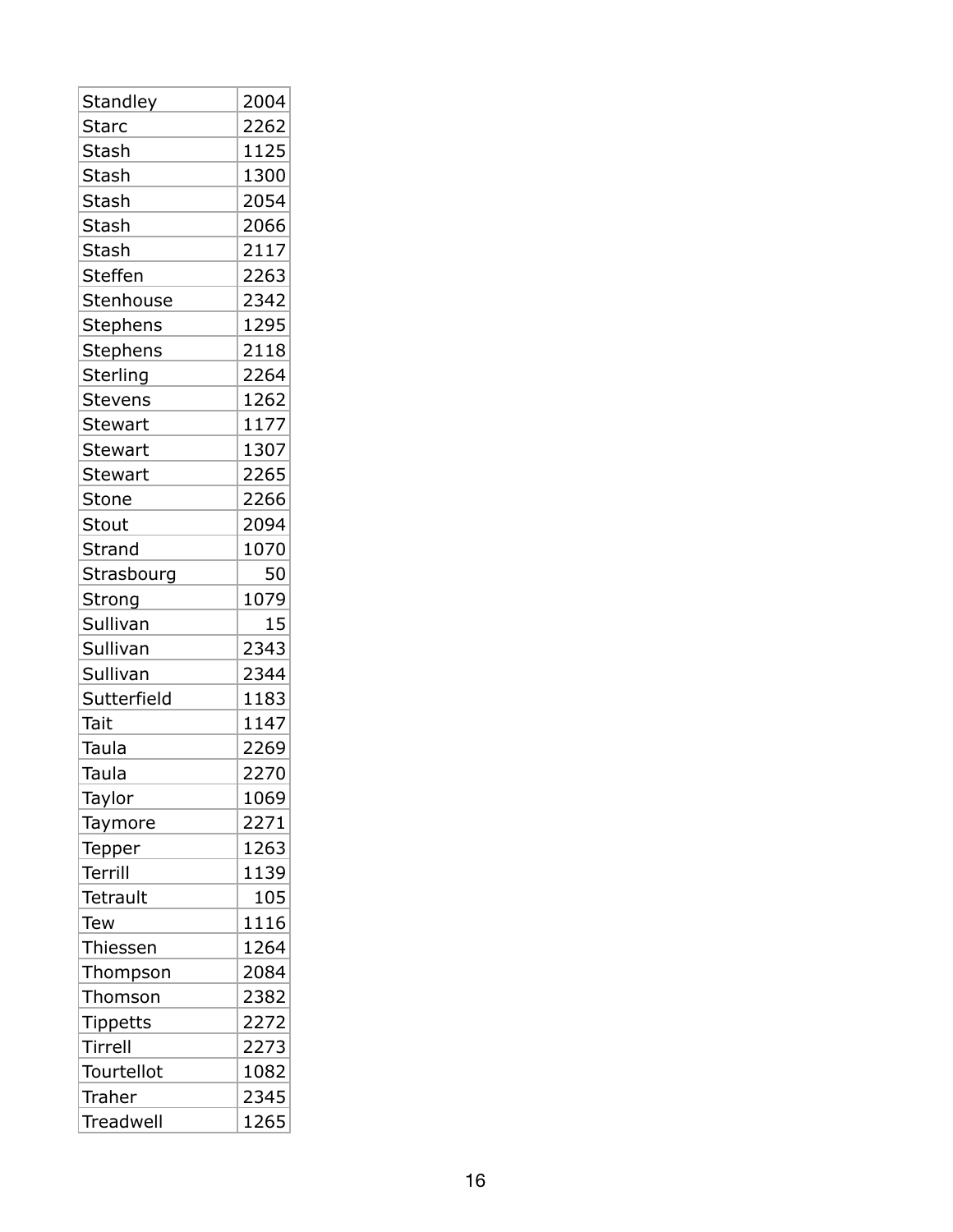| Trombly      | 2274 |
|--------------|------|
| Trout        | 2088 |
| Trout        | 2346 |
| Trudolyubov  | 14   |
| Trujillo     | 1266 |
| Trujillo     | 2018 |
| Tuttle       | 2060 |
| Tuttle       | 2347 |
| Vadeboncoeur | 1003 |
| Van Buren    | 1044 |
| van den Berg | 1296 |
| Van Den Berg | 1297 |
| Van Ryzin    | 2348 |
| Vatch        | 1308 |
| Velarde      | 2086 |
| Velarde      | 2349 |
| Verthein     | 23   |
| Vest         | 2276 |
| Villaire     | 2350 |
| Vretenarov   | 85   |
| Wadsworth    | 45   |
| Walkington   | 108  |
| Walsh        | 1008 |
| Walters      | 2277 |
| Ward         | 2039 |
| Warner       | 1267 |
| Warner       | 2383 |
| Watkins      | 2384 |
| Watts        | 127  |
| Wayas        | 2278 |
| Wayman       | 2351 |
| Webb         | 1134 |
| Weeks        | 1164 |
| Welch        | 1022 |
| Wellington   | 1268 |
| Wenker       | 1093 |
| West         | 1270 |
| Westover     | 128  |
| Westrum      | 1301 |
| Whelan       | 2105 |
| Whiting      | 2103 |
| Whitstine    | 2279 |